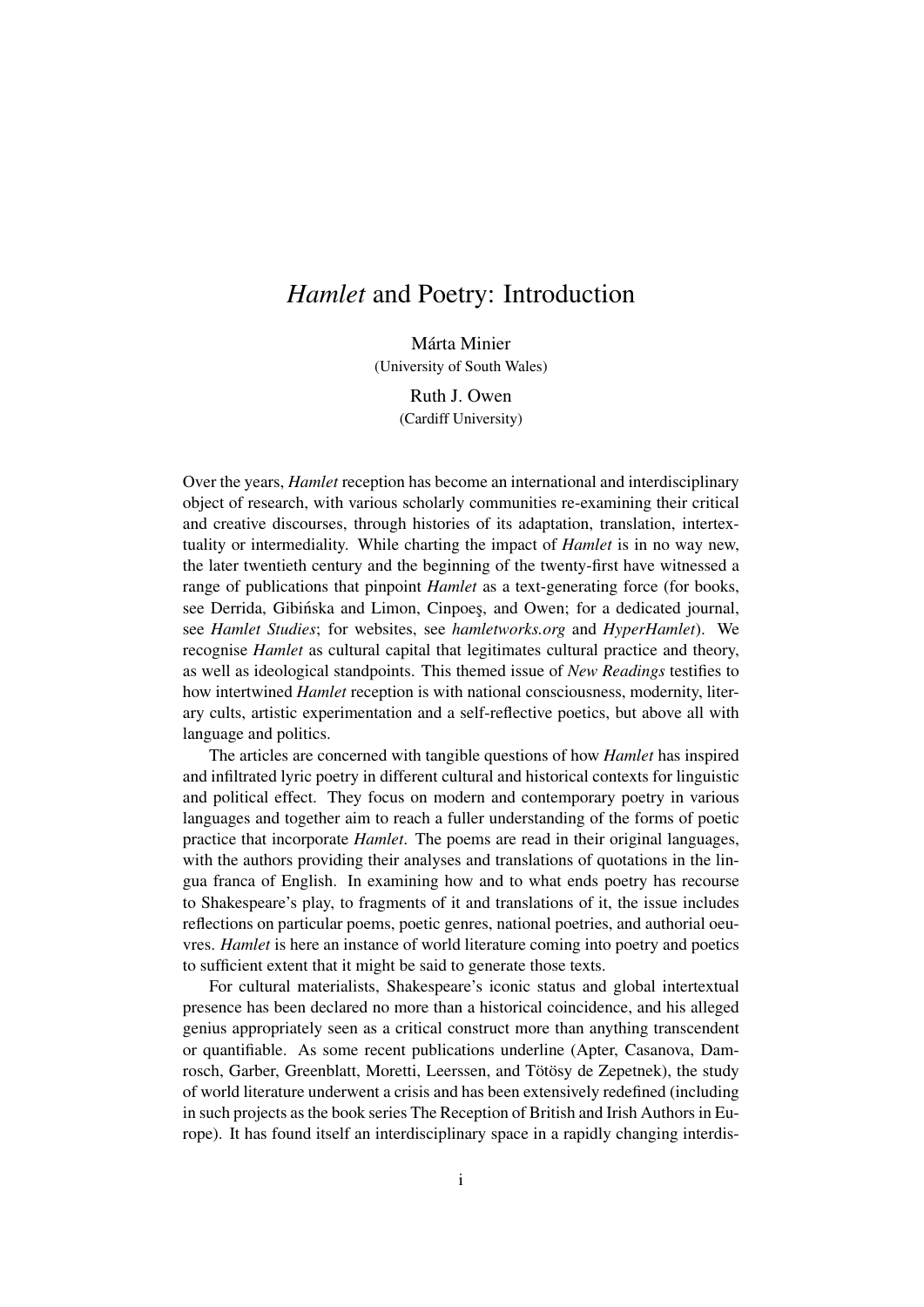cursive context. The textual universe that world literature now refers to is informed by postcolonial, multicultural and migrant identities overwriting more straightforward narratives of nationhood and by postmodern subjectivities undermining any unproblematic reflections on the self. David Damrosch opened his enquiry into world literature by taking it to "encompass all literary works that circulate beyond their culture of origin, either in translation or in their original language" (4). *Hamlet* remains an epitome of those circulating works, even as we acknowledge that a "culture of origin" is problematic, not only since works originate across cultures but are sustained by ongoing crossings. Damrosch's initial definition invites us to map the transnational traces of *Hamlet*—and of the poetry examined in this issue of *New Readings*, which in origin is Venezuelan, German, Polish, British, French, Italian and Hungarian. Our new readings of this poetry already indicate its circulation: Venezuelan poetry read in England, German poetry read in Italy, British poetry read in France, French poetry read in Italy, Italian and Hungarian poetry read in Wales.

Poetry has always found itself in touch with translation. Most of the poems discussed in the issue were written in languages other than English, demonstrating less a blanket universality and rather the intricate ways in which world literature can contribute an intertextual and interlingual fabric of strong but polyvalent meanings wherever it is received. Interpretations of *Hamlet* from previous contexts repeatedly fuel new poetic utterances. The poems and their academic exploration testify to *Hamlet*'s versatility as a source and to the comparability of poetries.

Several of the poems analysed are connected to redefining nationhood or some other sense of communal identity, often confronting ghosts which are skeletons in the nation's closet. Thus Nicholas Roberts finds that *Hamlet* poems by Eugenio Montejo evoke Latin American ghosts of Simón Bolívar, Juan Vicente Gómez and Hugo Chávez, while Maria Elisa Montironi finds that Bertolt Brecht's *Hamlet* poems reflect on the German barbarism of his time and articulate an anti-war stance. Katarzyna Burzynska's article interprets Zbigniew Herbert's "Elegy of Fortinbras" ´ as an expression of opposition to totalitarianism and as manifesting a distinctly Polish Hamlet, which emerges in the context of the contemporary political situation.

Other of the poems analysed in this issue are more connected to redefining an individual self, to "Hamletty" brooding, to borrow an adjective cited in Elise Brault-Dreux's contribution, or to a perverse Ophelia. They do so in order to refute established phrases and challenge established images. Brault-Dreux argues that the speaker of D. H. Lawrence's poem "The Ship of Death" contemplates "not being" as a passage to a new life, through references to Hamlet's "To be, or not to be", whereas Arianna Marmo focuses on a female, sometimes proto-feminist voice in the poetry of Renée Vivien and on her Ophelia who shifts from being an icon of purity to one of perversion.

Ideas of corroboration, competition, appropriation, negotiation and collaboration proposed by Neil Corcoran's recent study to describe encounters between modern poets, on the one hand, and Shakespeare as a textual corpus, on the other,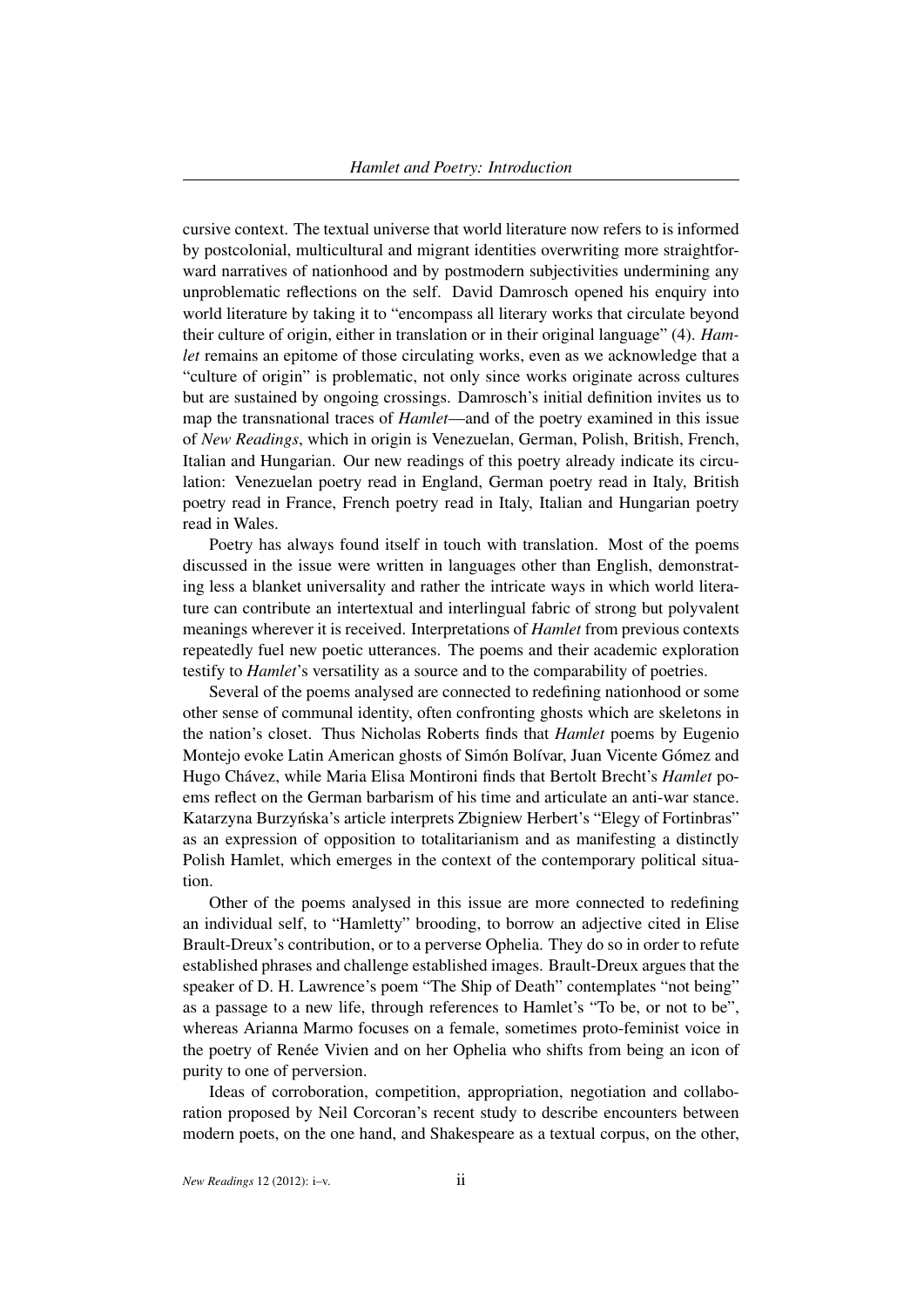highlight the scope and scale of reception. Anna Fochi's article describes shifts in negotiations with *Hamlet* across Giovanni Testori's works. It suggests that the two forms, play and poem, develop in an ongoing process of cross-fertilisation within Testori's oeuvre, between what might be perceived more widely as two "modes of engagement" after *Hamlet*, to take Linda Hutcheon's term (xv). In the end, this recalls Brault-Dreux's idea that Lawrence, in repeating Hamlet's words, performs a fragmented and distorted Hamletian role in the intertextual process. Márta Minier's article, elucidating poems in which Sándor Petőfi is a spectral presence, also identifies Hamlet-poets. For them, Petőfi, like Shakespeare the subject of a longstanding literary cult, is present particularly in his role as a poet with a mandate to serve the broader community. The implications of *Hamlet* for poetics frequently seem to involve some sense of having such a mandate. Thus Roberts detects Montejo's concern with loss and its possible poetic restitution, asking whether opposition is not so much about expressing dissent, but creating as an alternative a poetic space, while Montironi elucidates Brecht's sense of a moral duty to question classic texts in making his sonnets.

The poets examined in this journal issue would probably subscribe to Walesbased poet Philip Gross's declaration that "*Hamlet* is built into the foundations of my imagination, as for many of us".<sup>1</sup> His brand new, multi-part long poem "The Same River: Thirteen Variations", indeed, absorbs Hamlet's phrase "the play's the thing" into the ending of part 12. The absorption is absolutely casual, brief, taken for granted. It may be on a slighter scale than the type of absorption with which the enquiries in this journal issue are concerned, but it makes a metatextual acknowledgement of the poem's preoccupation with playing on a theme, and in this demonstrates the type of rapid expansion of meaning possible wherever known *Hamlet* phrases are deployed in poems.

The title poem from Norman Schwenk's latest collection *The More Deceived*, written by an American who has been resident in Wales for most of his adult life, is less casual in its use of Ophelia's line from Act 3, Scene 1. This recent poem, like Gross's and those discussed in the articles, utilises *Hamlet* for its shared cultural fragments. Schwenk's collection of love poetry makes overt allusion to the complex Hamlet–Ophelia relationship which functions as a transnationally recognised reference point. The rhetorical skeleton of his poem is an antithesis between the "less deceived", which phrase follows Philip Larkin's 1955 collection *The Less Deceived*, and the "more deceived", among whom are the speaker and the beloved addressee in Schwenk's poem. Most poems discussed in this journal issue likewise mark their place in a language's tradition of *Hamlet* reception and are read here in the knowledge of a *Hamlet* already lifted, fragmented and acculturated before the poets begin.

Although from the Bloomian critical tradition we recognise that Shakespeare as an ur-intellectual of Western culture has often led to intellectual and poetic anxiety, Corcoran reminds us that "[t]he theory of the anxiety of influence [. . .] does

<sup>&</sup>lt;sup>1</sup>Philip Gross, e-mail to Márta Minier, 18 June 2013.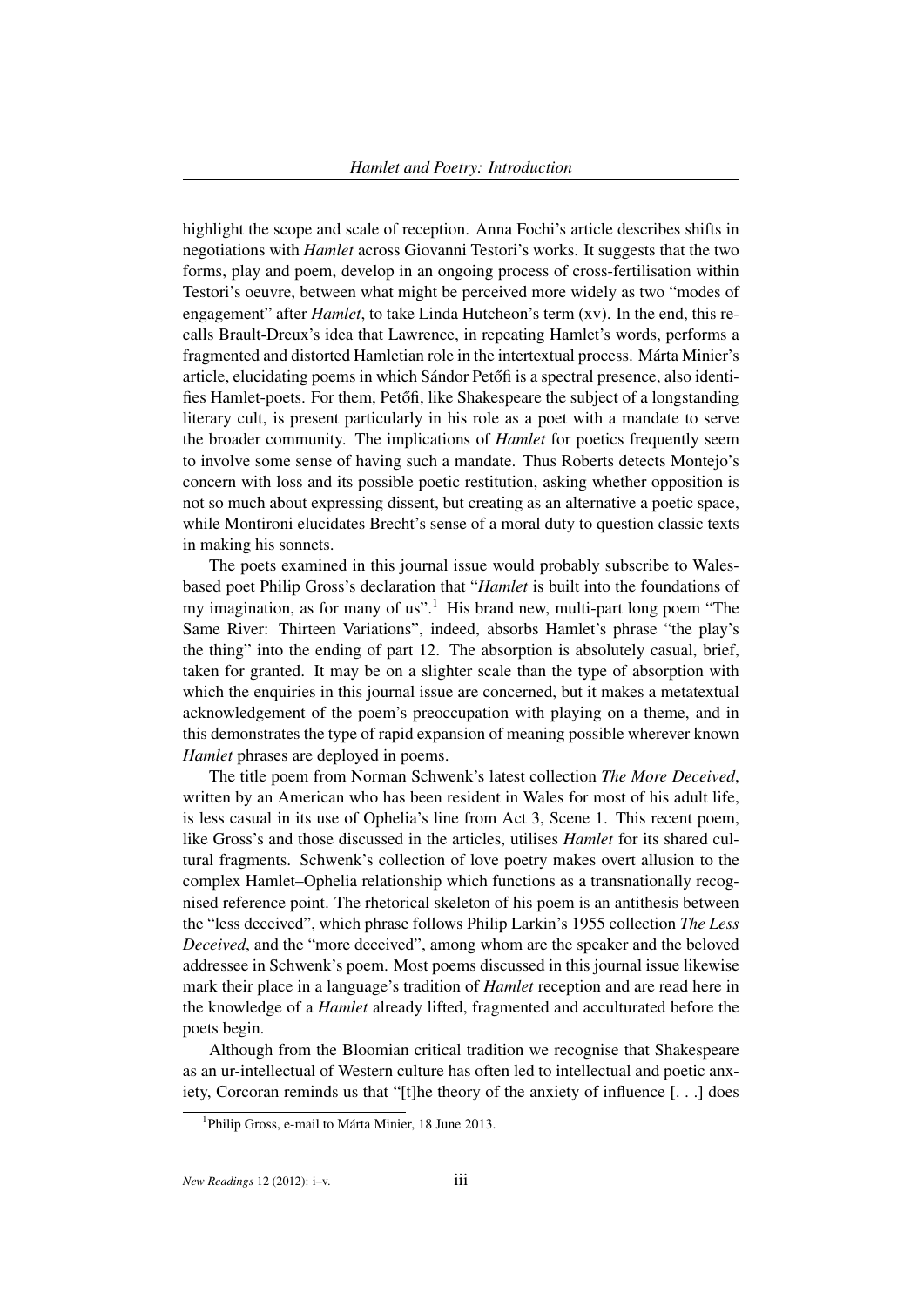not tell the whole story" (2). Lyric *Hamlet* reception, even more emphatically than literary and cultural reception generally, is always also about something else, especially power politics, gender politics or cultural politics. While for some modern artists and intellectuals Shakespeare is "the most anxiety-inducing of all" (Corcoran 3), the poets examined here seem remarkably unanxious about writing *Hamlet* into their poems. Rather their anxiety attaches to contested political histories, the pressing role and mandate of the poet in their society, and the liberties and limits of linguistic expression there. We might form the impression that they use *Hamlet* as a means of deflecting such anxiety. By offering close readings of the poetry within broader historical and theoretical explorations, this journal issue goes beyond *Hamlet*'s mere allusivity or citationality to reveal poetry at times deploying a linguistic authority, at times recasting or rejecting the connotations familiar characters, dialogues, soliloquies or phrases bring, but always making use of *Hamlet* to engage with the times and places of the writing.

## Works Cited

- Apter, Emily. *The Translation Zone: A New Comparative Literature*. Princeton: Princeton University Press, 2006. Print.
- —. *Against World Literature: On the Politics of Untranslatability*. London: Verso, 2013. Print.
- Casanova, Pascale. *The World Republic of Letters*. Trans. M. B. DeBevoise. Cambridge, MA: Harvard University Press, 2007. Print.
- Cinpoes, Nicoleta. *Shakespeare's Hamlet in Romania, 1778–2008: A Study in Translation, Performance, and Cultural Adaptation*. Lewiston: Mellen, 2010. Print.
- Corcoran, Neil. *Shakespeare and the Modern Poet*. Cambridge: Cambridge University Press. 2010. Print.
- Damrosch, David. *What Is World Literature?* Princeton: Princeton University Press, 2003. Print.
- Derrida, Jacques. *The State of the Debt, the Work of Mourning and the New International*. Trans. Peggy Kamuf. New York: Routledge, 1994. Print.
- Garber, Marjorie, Rebecca L. Walkowitz, and Paul B. Franklin, eds. *Field Work: Sites in Literary and Cultural Studies*. New York: Routledge, 1996. Print.
- Gibińska, Marta, and Jerzy Limon, eds. Hamlet East-West. Gdańsk: Theatrum Gedanense Foundation, 1998. Print.
- Greenblatt, Stephen. *Cultural Mobility: A Manifesto*. Cambridge: Cambridge University Press, 2010. Print.
- Gross, Philip. "The Same River: Thirteen Variations". *New Writing: International Journal for the Practice and Theory of Creative Writing* (forthcoming 2014).

Hutcheon, Linda. *A Theory of Adaptation*. New York: Routledge, 2006. Print. Larkin, Philip. *The Less Deceived*. London: Faber & Faber, 2011. Print.